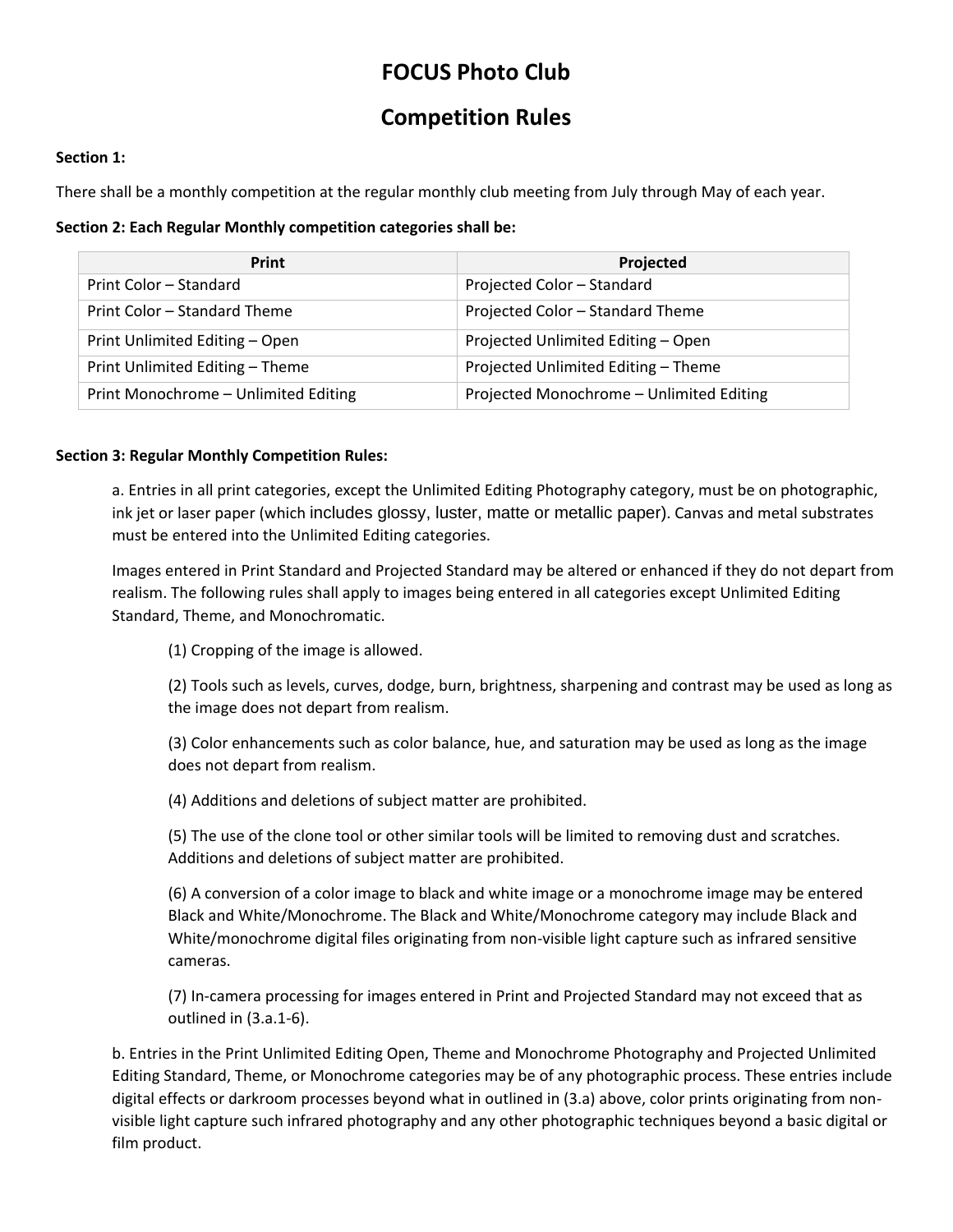c. All print entries must be at least 8"x10". All prints must be mounted or matted (not framed). Maximum dimension of print entries may not exceed 16" high x 24" wide including any matting, in order to fit in the competition light box.

d. All entries must be solely the creativity and work of the exhibitor with regard to inspiration, composition, technical setup, and shooting.

e. Entries may be either processed and printed by the photographer or commercially processed and printed.

f. All print entries must have the name of exhibitor and a title placed on the back in the bottom left-hand corner

g. At the discretion of the board, additional special competitions may be assigned. There will be no theme competition for this category.

h. Members may be excused ONE meeting per club year for an emergency situation and still have entries judged and points accumulation as long as a Board member notified prior to the start of judging.

i. Projected images must be in JPEG format, and submitted to Focus Photo Club website by Monday midnight of the week of competition. Maximum file pixel dimensions and entry procedures are to be available on the Focus Photo Club website. Any manipulation is permitted for the Projected Unlimited Editing– Standard, Theme and Monochrome category. The categories Projected Color Standard and Theme – must satisfy (3.a) above. Entrants must sign in and follow other regular rules of competition.

j. No nude or suggestive materials will be accepted for display or competition. Judgment of acceptability is completely up to the Competition Vice President and, although he/she should confirm his/her decision with another club officer and/or a judge, his/her decision is final.

k. Once a work has placed First, Second, or Third, it shall not be resubmitted for future monthly competitions.

l. A work which has not placed First, Second or Third may be put into competition up to a maximum of three times. Such work may be submitted for competition only once in any one club-calendar year. m. Each entry should be unique and in-camera dupes or other reproductions in different formats of the same image are not eligible for competition.

m. Each club member in good standing may enter up to four (4) entries per competition night with no more than two (2) in any one category.

n. Points: Members shall receive the following points for competition:

| <b>First Place</b>       | 9 points |
|--------------------------|----------|
| Second Place             | 7 points |
| <b>Third Place</b>       | 5 points |
| <b>Honorable Mention</b> | 3 points |
| For entering             | 1 point  |

o. Points will be accumulated throughout the year for awards to be presented at the Annual Awards Night in June. In the event of a points tie for Photographer of the Year, the ties will be broken by the following tiebreaks, in order of highest to lowest precedence: greatest number of first places, greatest number of second places, greatest number of third places, fewest number of images entered during the competition year. If the tie still remains after these tiebreaks, dual Photographer of the Year awards will be presented.